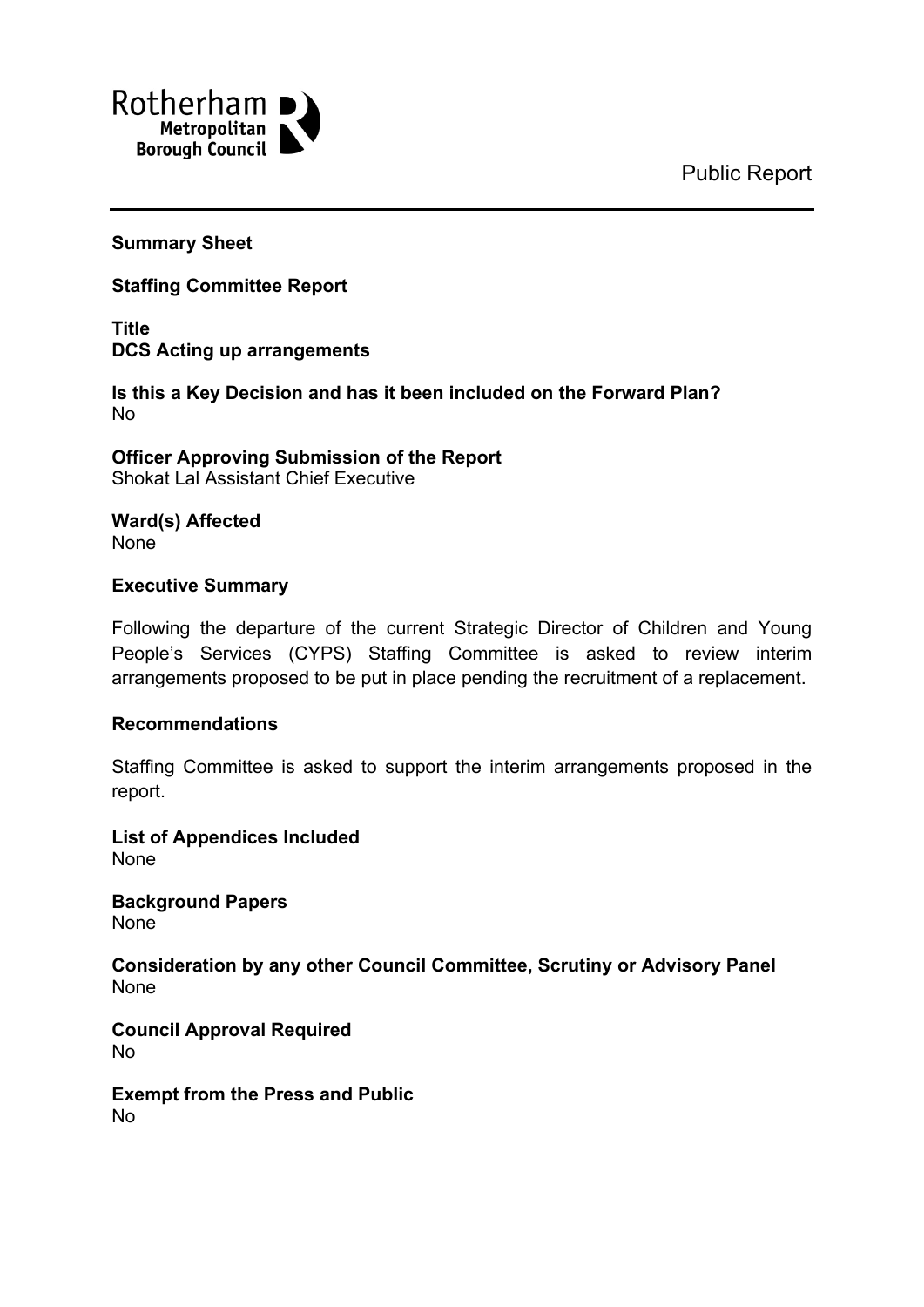# **DCS Acting up arrangements**

# **1. Recommendations**

1.1 Staffing Committee is asked to support the interim arrangements proposed to be put in place pending the recruitment of a replacement DCS.

# **2. Background**

- 2.1 Under legislation it is a mandatory requirement for the Council to have a nominated Officer undertaking the role of Director of Children's Services. Following the departure of the current DCS it is therefore necessary to put arrangements in place to cover the role until such time as a new permanent DCS takes up the post.
- 2.2 It is proposed that in order to maintain continuity of service that the Deputy DCS covers the role in the interim and that this additional responsibility is recognised with an additional payment to take their full time annual salary to £137,000. This is approximately half way between the maximum DCS salary and the Deputy's current salary level.
- 2.3 Should Staffing Committee agree with the interim appointment of the Deputy DCS to the role their substantive role will also need backfilling. It is proposed to split the Children and Family and Education responsibilities of the substantive post to provide a development opportunity for two existing Officers, a Children's Social Care Head of Service and an existing Assistant Director in the Directorate. In recognition of the additional responsibilities it is proposed that additional payments taking the annual salaries to £87,000 for the Head of Service and £96,910 for the Assistant Director are made.

# **3. Key Issues**

- 3.1 The DCS is a statutory requirement and is a critical role in the delivery of the Council's vision of ensuring Rotherham is a child-friendly borough, where young people are supported by their families and community, keeping children safe and healthy and that children reach their potential.
- 3.2 Children and Young People's Services have made significant progress over the last three years and it is important that the Council's improvement journey is supported during the recruitment of a new permanent DCS.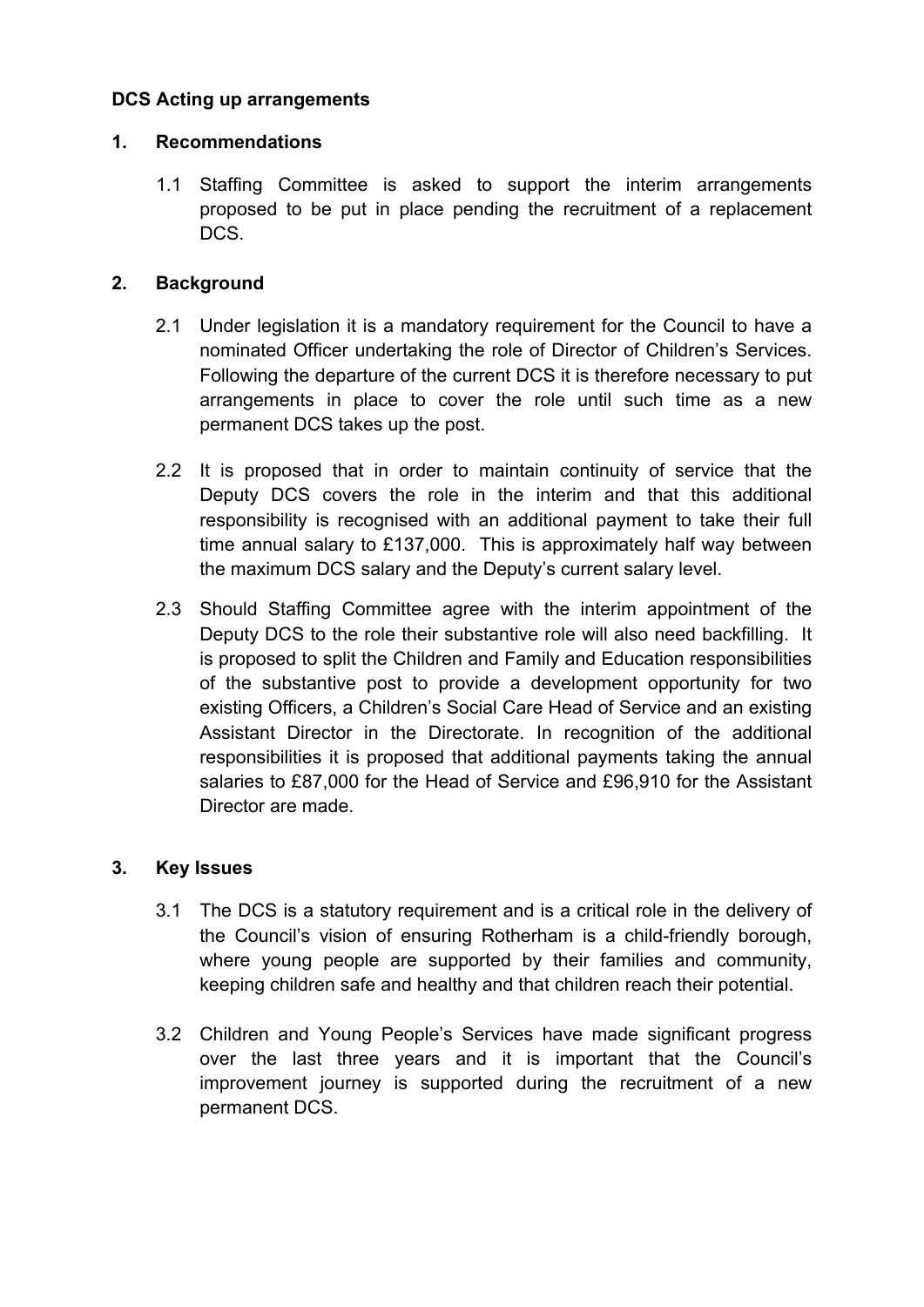## **4. Options considered and recommended proposal**

- 4.1 Recruitment to the DCS post is already underway and given the imperative to deliver the Council's key objectives in this area and that it is a statutory requirement the Council cannot afford to leave the post uncovered until the new DCS takes up their post.
- 4.2 Given it would take time for an external interim to become familiar with the organisation, and the level of current in house skills and expertise, it is recommended that the temporary period the post is vacant is covered from within internal resources.

### **5. Consultation**

5.1 Consultation has taken place with the Chief Executive and Leader of the Council.

### **6. Timetable and Accountability for Implementing this Decision**

6.1 Not applicable

### **7. Financial and Procurement Implications**

- 7.1 It is expected that these acting up arrangements would be required for a period of 6 months whilst the recruitment and selection of the DCS role takes place and cost £19,316.
	- Deputy Acting up additional £7,901
	- Assistant Director additional duties £6,291
	- Head of Service additional duties £5,124

### **8. Legal Implications**

8.1 It is a legal requirement to have a nominated Officer for the role of Director of Children's Services.

### **9. Human Resources Implications**

9.1 An appropriately rewarded workforce motivates employees and meets standards of fairness and equality required by employment legislation.

### **10. Implications for Children and Young People**

10.1 The appointment of a suitably qualified and experienced candidate supports the Council's key priority of every child making the best start in life.

### **11 Equalities and Human Rights Implications**